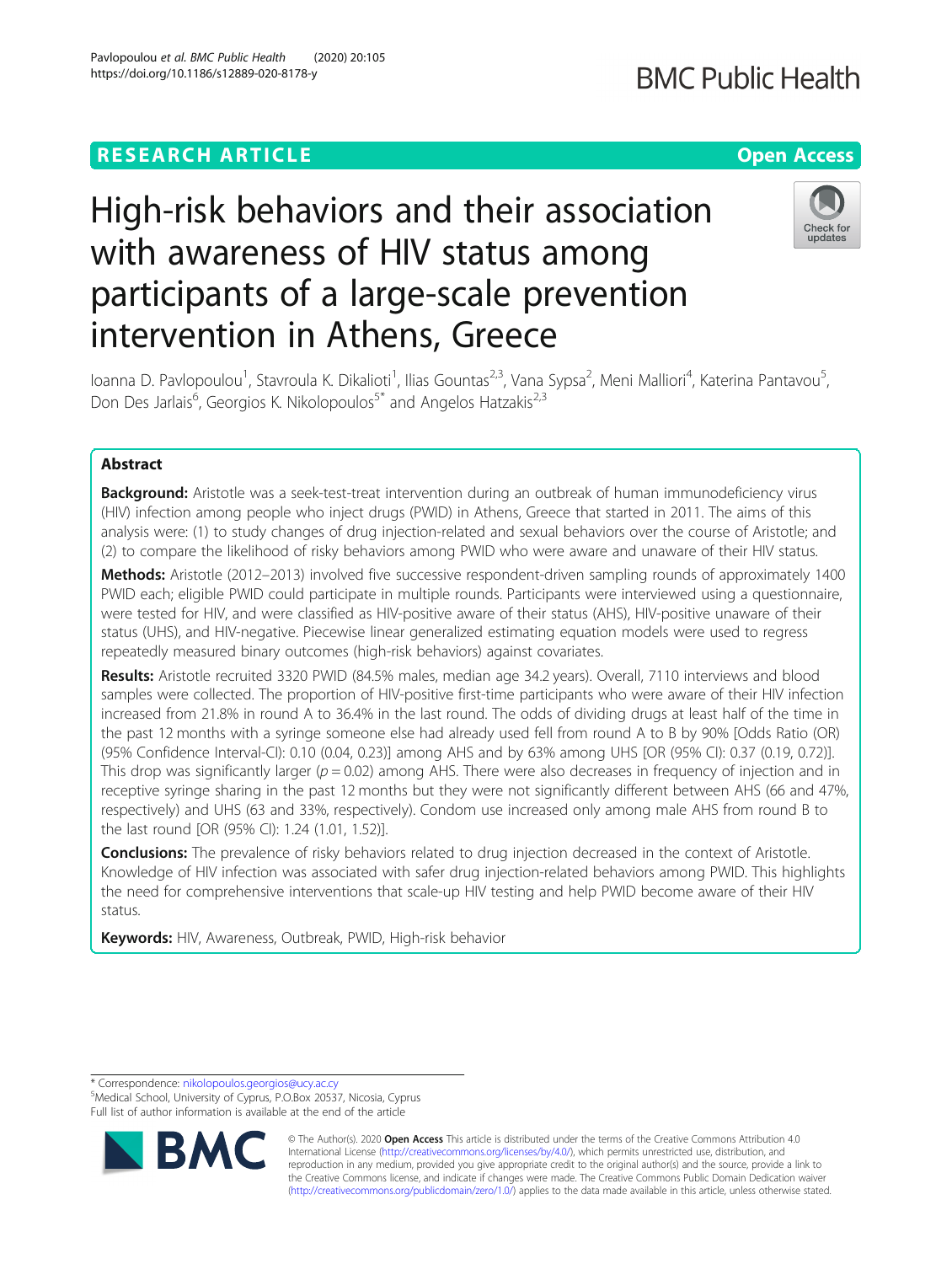# Introduction

Despite significant achievements in terms of prevention and treatment, infection with human immunodeficiency virus (HIV) is still a global health challenge with around 38 million people living with HIV [\[1](#page-11-0)]. Many infections, especially outside Africa, are attributed to drug injection. In particular, 15.6 million people inject drugs (PWID) globally and of these, around 3 million are infected with HIV [\[2](#page-11-0)]. Moreover, HIV outbreaks have recently been observed among PWID in many European settings [[3](#page-11-0)–[7](#page-11-0)] and in one location in the United States (US) [\[8](#page-11-0)].

The HIV epidemic in Greece was concentrated mainly in men who have sex with men with sporadic HIV transmissions in PWID [\[9](#page-11-0)]. Harm reduction coverage had been constantly extremely low in the country, despite substantial evidence for prevalent risky behaviors among PWID [\[9](#page-11-0)]. For instance, in September 2011, the waiting list at facilities in Athens for medication-assisted treatment of opioid use disorder was 8 years. Before 2011, Needle/Syringe Programs (NSP) were distributing less than 20 syringes/needles per year per person who injected drugs [[10](#page-11-0)]. After 2011, the epidemiological pattern changed dramatically. HIV diagnoses among PWID in Athens, the capital city of Greece, rocketed from less than 20 annually to more than 1000 in just 3 years (2011–2013), and drug injection became the most common route of transmission in 2012 [\[11\]](#page-11-0). The HIV outbreak occurred in the context of a financial distress that started in 2008 and soon turned into a serious economic, political, and social crisis [[10\]](#page-11-0).

In response to the rapidly evolving epidemic, there were efforts to increase HIV testing rates, to scale-up harm reduction measures, and to link PWID with antiretroviral treatment. The major element of the national response was Aristotle, a large-scale, seek-test-treat intervention [\[12](#page-11-0), [13\]](#page-11-0). Aristotle used a respondent-driven sampling (RDS) approach to reach PWID, who constitute a hard-to-reach population, and ran multiple waves of HIV testing in 16 months in order to capture the largest possible proportion of infected PWID. The concept behind Aristotle was that by identifying HIVundiagnosed PWID and helping them visit drug and HIV treatment facilities soon after diagnosis, HIV transmission rates will eventually decline. Aristotle collaborated closely and harmonically with non-governmental organizations and state agencies, especially the Greek Organization against Drugs (OKANA), which offered some of its offices in downtown Athens for Aristotle services delivery. Eventually, Aristotle managed to significantly decrease the HIV-undiagnosed fraction and HIV incidence among PWID in Athens, and the number of reported HIV cases has been rather stable in that group since 2014 [\[14](#page-11-0)].

It is important to understand if and how prevention approaches among PWID work. HIV testing and linkage to care help prevent HIV transmission by identifying

undiagnosed HIV-infected people and helping them start potent antiretroviral treatment, which reduces viral load. HIV testing may also help in terms of prevention if people who receive an HIV diagnosis change behavior to protect their sexual or injecting partners from acquiring HIV. Awareness of HIV infection was correlated with lower prevalence of high-risk sexual behavior in a literature-based meta-analysis published in the early 2000s [[15\]](#page-11-0). Previous research among PWID has produced conflicting results  $[16-23]$  $[16-23]$  $[16-23]$  $[16-23]$ . For instance, some studies showed that PWID who knew that they were HIV-infected were more likely to use condoms and less likely to give their used injecting equipment to other PWID [\[16](#page-11-0), [19](#page-12-0)]. Other studies, however, found that risky behaviors were more prevalent among PWID who had received a diagnosis of HIV than among those who were unaware of their HIV infection or HIV negative [\[22](#page-12-0)]. There were also studies that found no association between HIV awareness and drug use behavior [\[23](#page-12-0)]. Notification of infection with another blood-borne pathogen, i.e., hepatitis C virus (HCV), has been associated with decreasing rates of syringe sharing in one study [\[24](#page-12-0)] and of drug injection in another [\[25](#page-12-0)].

Given the uncertainty concerning the association between HIV awareness and behavior among PWID and the opportunity to address it taking advantage of the longitudinal nature of Aristotle, the aims of this analysis were: (a) to study trends in high-risk drug injectionrelated and sexual behaviors among Aristotle participants over the course of the intervention; and (b) to compare the likelihood of high-risk drug injectionrelated and sexual behaviors between people who were knowledgeable of their HIV-positive status and people who did not know that they had been infected with HIV.

# Materials and methods

### Description of Aristotle

Aristotle was conceptualized, designed, and implemented by a research group in the Department of Hygiene, Epidemiology, and Medical Statistics at the Medical School of the National and Kapodistrian University of Athens, and ran between mid-2012 and end of 2013. The National Strategic Reference Framework 2007–2013, the European Social Fund, national resources, and the Hellenic Scientific Society for the Study of AIDS and Sexually Transmitted Diseases funded and supported this intervention. Aristotle focused on PWID and aimed to offer HIV testing, to increase the rate of HIV diagnosis, and to improve linkage to care.

In terms of design, Aristotle  $[11–13, 26]$  $[11–13, 26]$  $[11–13, 26]$  $[11–13, 26]$  $[11–13, 26]$  consisted of five successive enrollment rounds (A, B, C, D, E) using respondent-driven sampling. Each enrollment round lasted 10–12 weeks with between-rounds breaks of 1 to 4 weeks. Selected PWID acted as seeds to begin the chain referral process in each round (5–11 per round). Seeds received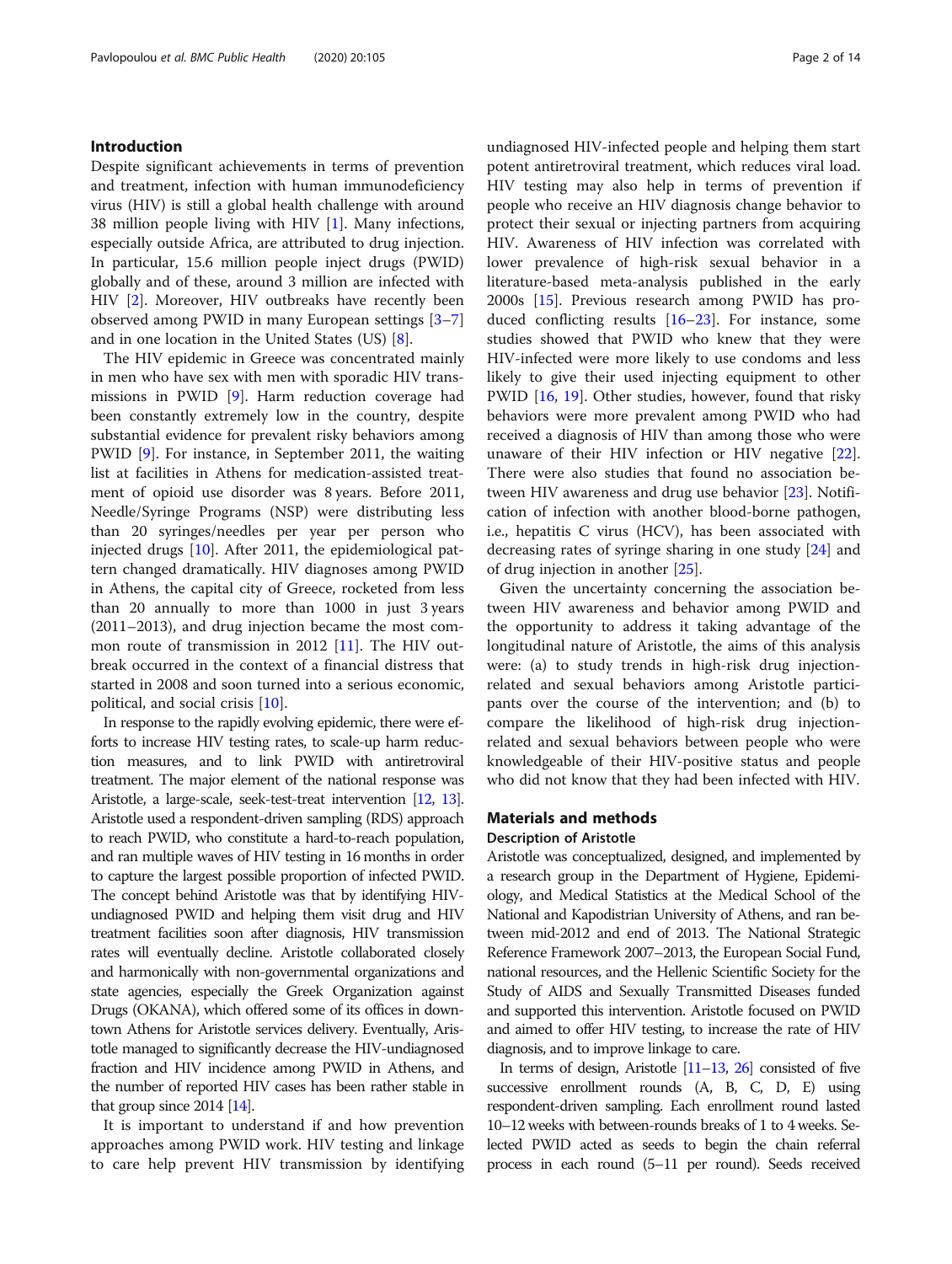coupons and were asked to deliver them to three PWID from their social environments. The coupons had unique numbers linking each recruiter with his/her potential recruits.

PWID who visited the Aristotle site were eligible to participate in an RDS round if they: (i) held a valid RDS coupon (all but seeds); (ii) had been involved in drug injection without prescription in the past 12 months; (iii) were aged  $\geq 18$ years; (iv) were residents of Athens Metropolitan Area; and (v) came to the Aristotle site for the first time in the current testing round with the intention to participate (PWID could participate in multiple enrollment rounds but only once in each round). All participants gave written informed consent.

Experienced Aristotle staff interviewed the participants (computer-assisted personal interviews) based on the National HIV Behavioral Surveillance System (NHBS) questionnaire for PWID, appropriately adjusted to the Greek setting and with additional items that were of interest [[27](#page-12-0)]. The questionnaire included items on demographics, injecting network size, accommodation status, history of incarceration, history of previous HIV testing, HIV status, sexual practices, and drug use history and practices.

Participants gave blood that was tested for HIV by a microparticle EIA anti-HIV-1/2 assay (AxSYM HIV-1/2 gO; Abbott Laboratories, Abbott Park, IL). Western blot (MP Diagnostics, Singapore) was used to confirm reactive results.

After the interview and the blood collection, participants received their primary monetary incentive, sterile syringes and injection paraphernalia, condoms, and leaflets. The monetary incentive included 5 Euros for participation in Aristotle (interview and blood collection); 3 Euros when the participant came back to receive his/her HIV-test results; and up to 9 Euros in total when his/her recruits were enrolled in the program. Those who tested HIV positive were referred to infectious disease clinics and to Opioid Maintenance Treatment (OMT) programs of the Greek Organization Against Drugs. Needle and syringes were also distributed by the Greek Organization Against Drugs and several non-governmental organizations [\[12,](#page-11-0) [13](#page-11-0)]. Participants also received three coupons to distribute them to other PWID. This recruitment chain resulted in the enrollment of approximately 1400 PWID in each round.

# Drug injection-related behaviors

Based on responses to relevant questionnaire items, highrisk drug injection-related behaviors were defined as follows: i) Injecting drugs at least once per day in the past 12 months; ii) Reporting receptive syringe sharing about half of the time, most of the time or all of the time the participant injected drugs in the past 12 months; iii) Reporting receptive syringe sharing the last time the participant injected drugs; iv) Practicing drug division with a syringe that someone else had already injected about half of the time, most of the time or all of the time the participant injected drugs in the past 12 months.

# Sexual behaviors

High-risk sexual behavior was operationalized as condomless sexual encounters (vaginal or anal sex) in the last year (participants answered "usually no" or "never" to the question about condom use). Males were asked whether they used condom with a female or male partner. Women PWID were asked about whether their male partner used condom when they had sex.

The exact wording of questions and responses for drug injection-related and sexual behaviors is given in the Additional file [1](#page-10-0).

# HIV awareness

Participants were classified as aware of their HIV infection (AHS) if their self-reported HIV-positive status at the interview was in agreement with the positive result of their blood test. HIV-positive unaware (UHS) were those who did not know about their infection when they tested HIV positive. HIV-negative participants were those whose blood test was negative for HIV. Participants could be reclassified over the course of Aristotle if they had become aware of their HIV infection or had acquired HIV.

#### Statistical analysis

Differences in demographic parameters and high-risk behaviors among the different groups were assessed using chisquared tests and Kruskal–Wallis tests. A non-parametric test for trend was used to assess changes over time.

There were some parameters that dictated the selection of a certain advanced statistical method. First, some PWID participated in more than one enrollment rounds, which resulted in clustered data with multiple measurements on some of the participants at different times. Observations from the same participants may be correlated, while those from different subjects are assumed to be independent. Failure to account for correlation of within-subject measurements can result in invalid standard errors and erroneous findings. Second, drug injection-related and sexual behaviors were binary outcomes (high-risk versus less risky behavior or no risk) in these analyses measured repeatedly for some Aristotle participants. Awareness of HIV serostatus was also a time-dependent covariate. Multiple conventional logistic regression analyses of outcomes and covariates at each time-point (round) could inflate type I error rate. Third, high-risk behaviors might not change regularly over time, i.e., the probability of change may differ between segments of Aristotle rounds. In this case, a uniform regression function cannot be applied to the data. In order to accommodate the above-mentioned issues, piecewise linear generalized estimating equation models (GEE with logit link function) were selected to regress binary repeated outcomes (separate for each outcome) against covariates allowing for different slopes of change [[24](#page-12-0), [25,](#page-12-0) [28](#page-12-0)–[30](#page-12-0)]. GEE are an extension of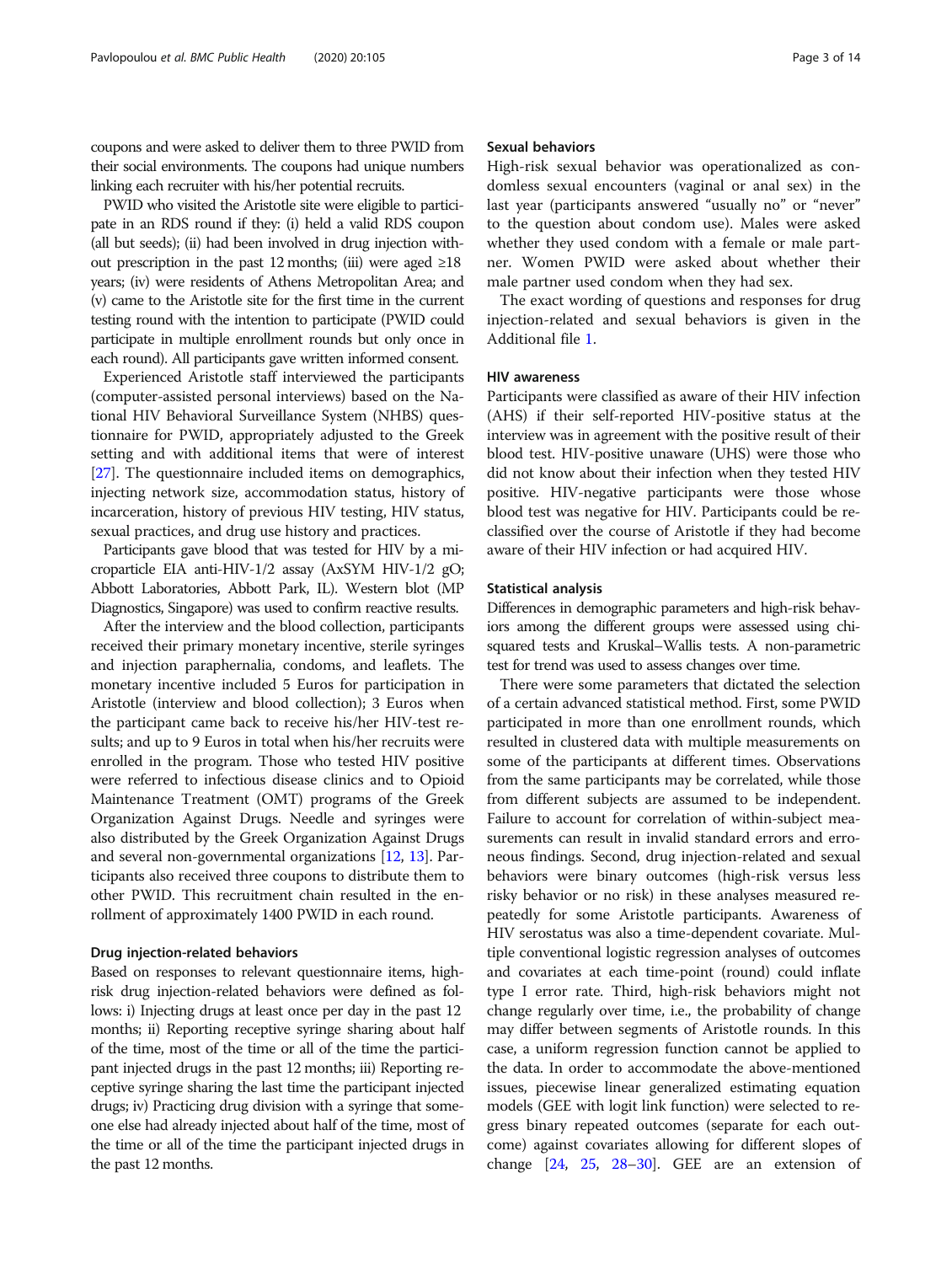<span id="page-3-0"></span>

| Table 1 Baseline sociodemographic characteristics, and drug injection-related and sexual behaviors by gender among all |  |
|------------------------------------------------------------------------------------------------------------------------|--|
| participants at their first visit in Aristotle (2012-2013, N=3320 People Who Inject Drugs)                             |  |

|                                                | Gender      |            |             |            |
|------------------------------------------------|-------------|------------|-------------|------------|
|                                                | Male        | Female     | Overall     | $p$ -value |
|                                                | N (%)       | N (%)      | N (%)       |            |
| Origin                                         |             |            |             | < 0.001    |
| Other                                          | 479 (17.1)  | 48 (9.4)   | 527 (15.9)  |            |
| Greek                                          | 2327 (82.9) | 465 (90.6) | 2792 (84.1) |            |
| Education, highest level completed             |             |            |             | < 0.001    |
| Up to Primary                                  | 811 (29.2)  | 96 (18.8)  | 907 (27.6)  |            |
| Middle/Secondary School                        | 871 (31.4)  | 133 (26.0) | 1004 (30.5) |            |
| High school                                    | 799 (28.8)  | 173 (33.8) | 972 (29.6)  |            |
| University                                     | 294 (10.6)  | 110(21.5)  | 404 (12.3)  |            |
| Homeless                                       |             |            |             | 0.073      |
| not homeless                                   | 1862 (66.5) | 320 (62.4) | 2182 (65.9) |            |
| homeless in the last year, not now             | 294 (10.5)  | 70 (13.6)  | 364 (11.0)  |            |
| homeless now                                   | 642 (22.9)  | 123 (24.0) | 765 (23.1)  |            |
| Ever having health insurance                   |             |            |             | 0.021      |
| No                                             | 1813 (64.9) | 304 (59.6) | 2117 (64.1) |            |
| Yes                                            | 979 (35.1)  | 206 (40.4) | 1185 (35.9) |            |
| Ever participated in OMT                       |             |            |             | < 0.001    |
| No                                             | 2110 (76.1) | 312 (61.7) | 2422 (73.9) |            |
| Yes                                            | 661 (23.9)  | 194 (38.3) | 855 (26.1)  |            |
| Ever been in prison                            |             |            |             | < 0.001    |
| No                                             | 1382 (49.4) | 311 (60.9) | 1693 (51.2) |            |
| Yes                                            | 1413 (50.6) | 200 (39.1) | 1613 (48.8) |            |
| Main substance of use                          |             |            |             | < 0.001    |
| Heroin                                         | 2318 (83.2) | 381 (74.7) | 2699 (81.9) |            |
| Cocaine                                        | 361 (13.0)  | 101 (19.8) | 462 (14.0)  |            |
| Buprenorphine                                  | 23 (0.8)    | 2(0.4)     | 25(0.8)     |            |
| Sisha/Methamph                                 | 16(0.6)     | 1(0.2)     | 17(0.5)     |            |
| Speedball                                      | 67(2.4)     | 25 (4.9)   | 92 (2.8)    |            |
| Frequency of injecting drugs in past 12 months |             |            |             | 0.005      |
| More than once a day                           | 877 (31.3)  | 136 (26.5) | 1013 (30.6) |            |
| Once a day                                     | 218 (7.8)   | 29 (5.7)   | 247 (7.5)   |            |
| More than once a week                          | 641 (22.9)  | 121 (23.6) | 762 (23.0)  |            |
| More than once a month                         | 416 (14.9)  | 73 (14.2)  | 489 (14.8)  |            |
| Less than once a month                         | 647 (23.1)  | 154 (30.0) | 801 (24.2)  |            |
| Receptive syringe sharing on last injection    |             |            |             | 0.131      |
| No                                             | 2080 (79.8) | 364 (76.8) | 2444 (79.4) |            |
| Yes                                            | 525 (20.2)  | 110 (23.2) | 635 (20.6)  |            |
| Receptive syringe sharing in past 12 months    |             |            |             | 0.166      |
| Never                                          | 1867 (67.1) | 324 (63.7) | 2191 (66.5) |            |
| Rarely                                         | 691 (24.8)  | 147 (28.9) | 838 (25.4)  |            |
| About half of the times                        | 136 (4.9)   | 19(3.7)    | 155 (4.7)   |            |
| Most of the times, Always                      | 90 (3.2)    | 19(3.7)    | 109(3.3)    |            |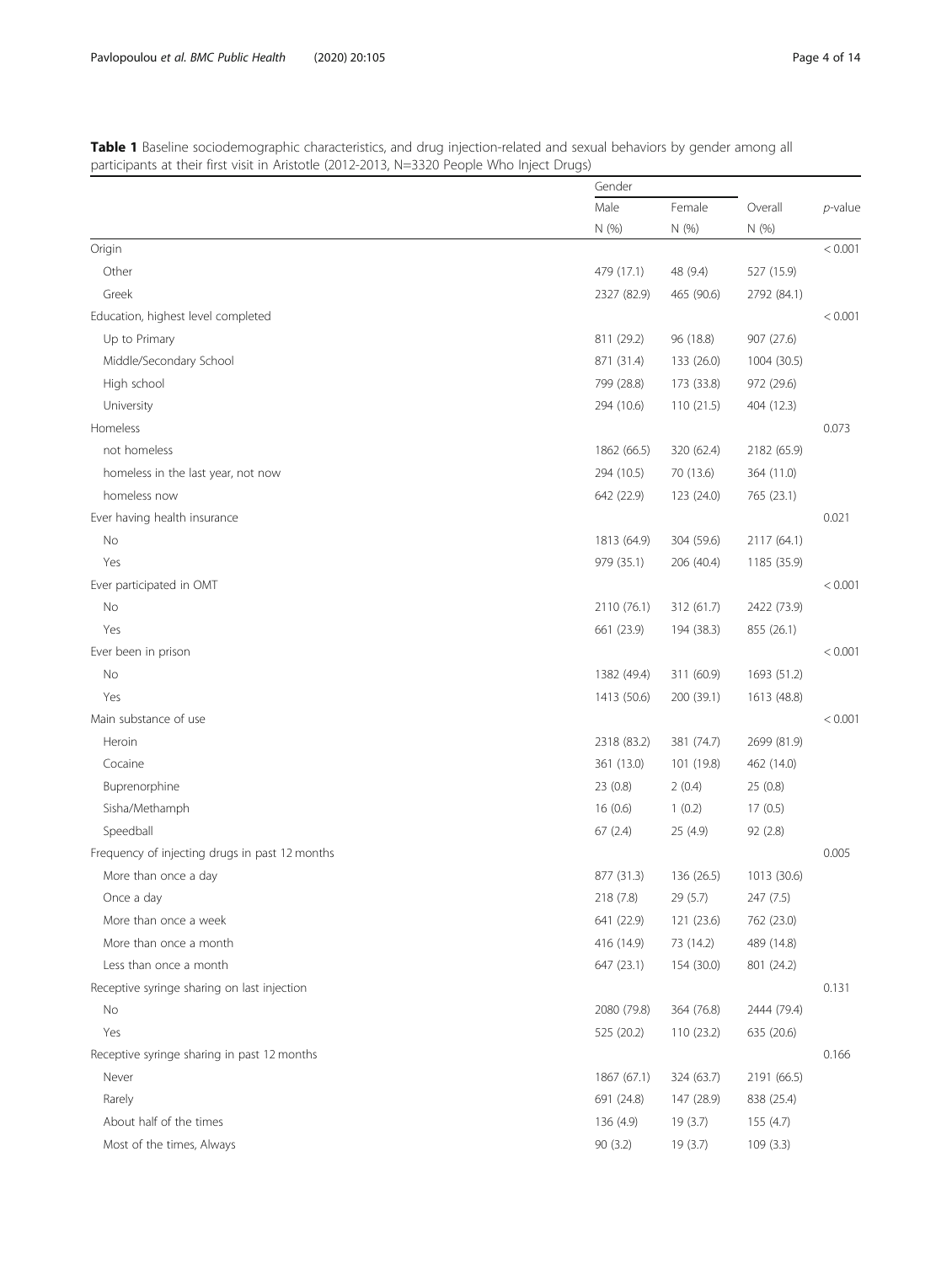Table 1 Baseline sociodemographic characteristics, and drug injection-related and sexual behaviors by gender among all participants at their first visit in Aristotle (2012-2013, N=3320 People Who Inject Drugs) (Continued)

|                                                                                                                     | Gender               |                      |                      |                 |
|---------------------------------------------------------------------------------------------------------------------|----------------------|----------------------|----------------------|-----------------|
|                                                                                                                     | Male                 | Female               | Overall              | p-value         |
|                                                                                                                     | N(%                  | N(%)                 | N(%                  |                 |
| Dividing drugs with a syringe someone else had used before about half of the times or more in<br>the past 12 months |                      |                      |                      | 0.198           |
| No                                                                                                                  | 1774 (63.2)          | 309 (60.2)           | 2083 (62.8)          |                 |
| Yes                                                                                                                 | 1032 (36.8)          | 204 (39.8)           | 1236 (37.2)          |                 |
| Frequency of condom use                                                                                             |                      |                      |                      | < 0.001         |
| Always/Usually yes                                                                                                  | 1251 (56.7)          | 165(37.6)            | 1416 (53.5)          |                 |
| Never/Usually no                                                                                                    | 957 (43.3)           | 274 (62.4)           | 1231 (46.5)          |                 |
|                                                                                                                     | Median (IQR)         | Median (IQR)         | Median (IQR)         | <i>p</i> -value |
| Median age in years                                                                                                 | 34.6 (30.3,<br>41.1) | 32.7 (28.9,<br>38.5) | 34.2 (30.1,<br>40.7) | < 0.001         |
| Duration of injection drug use in years                                                                             | 13.0(6.0,<br>19.0)   | 11.0(6.0,<br>17.0)   | 12.0 (6.0,<br>18.0)  | 0.005           |

IQR interquartile range, OMT opioid maintenance treatment

generalized linear models for longitudinal data and belong to the family of marginal models that take into account the averaged relationship in the population.

The choice of change point (or breakpoint) for the piecewise models was based on the graphical examination of the data and modelling procedures. Segmented GEE models were obtained by a two-piece definition of the regression function over two intervals of the domain of covariates (one segment from round A to round B and one segment from round B to E).

Given the potential correlation of measurements on the same subject, a working correlation (a hypothesized relationship between repeated observations on a participant) has to be defined a priori for the estimation of model parameters. These analyses assumed an unstructured correlation within each Aristotle participant.

All analyses were performed in Stata 11.1 [[31\]](#page-12-0).

# Results

# Sociodemographic characteristics, drug injection-related and sexual behaviors of all participants at their first visit (it could be in any sampling round) in Aristotle

Overall, 3320 PWID were enrolled in Aristotle across all 5 rounds. Of these, 53.8% participated only in one round, 20.5% in 2 rounds, 14.1% in 3 rounds, 11.3% in 4 rounds, and 7.9% in all rounds. Therefore, the total number of interviews was 7110. Sociodemographic characteristics and risk behaviors at first participation in Aristotle by gender are shown in Table [1](#page-3-0). Participants were mostly males (2807, 84.5%) and from Greece; one third were homeless, currently or in the past 12 months; 64.1% said that they lacked health insurance; and almost half had history of imprisonment. The median age was 34.2 years.

The median duration of injection drug use was 12 years and the primary substance of use was heroin. More than one third of the participants reported at least daily injection of drugs with a median of 3 injections in a usual day; 20.6% reported receptive syringe sharing when they last injected; 8.0% reported receptive syringe sharing at least half the times they injected drugs in the past 12 months; and 37.2% said they divided drugs at least half of the times they injected drugs in the past 12 months with a syringe that someone else had used before.

More than half of the male participants (56.7%) reported that they consistently (always or usually yes) used condoms while 37.6% of female participants said so when they were asked about use of condoms by their male partners (Table [1\)](#page-3-0).

# Sociodemographic characteristics, drug injection-related and sexual behaviors by awareness of HIV infection at first participation in Aristotle

At first participation in Aristotle, of 3320 PWID, 506 (15.2%) were positive for HIV. Of the HIV-positives, 127 (25%) were aware of their infection. Awareness of HIV infection at first participation was associated with female gender, Greek nationality, history of participation in OMT programs, and less frequent drug injection (less than once per day) in the past 12 months (Table [2](#page-5-0)). Moreover, HIV positive females who knew about their infection at their first visit to Aristotle were more likely to report that their male partners used condoms than HIV positive females who were not aware of their HIV status ( $p = 0.022$ ). In males, condom use was not associated with awareness of HIV infection at their first visit to Aristotle (Table [2](#page-5-0)).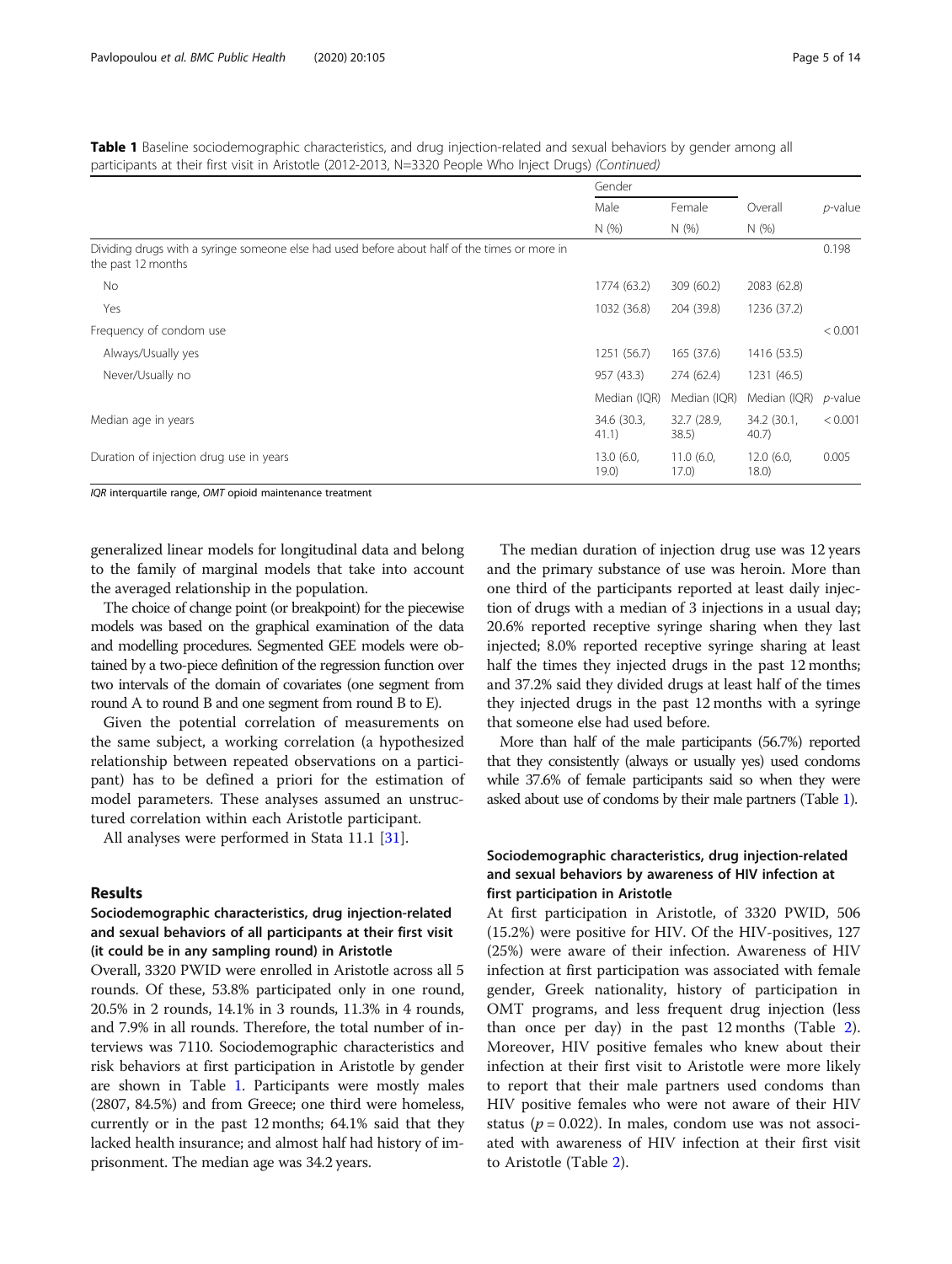<span id="page-5-0"></span>

| Table 2 Sociodemographic characteristics, drug injection-related and sexual behaviors by awareness of HIV infection at first |  |
|------------------------------------------------------------------------------------------------------------------------------|--|
| participation (Aristotle, 2012–2013, $N = 506$ HIV-positive People Who Inject Drugs)                                         |  |

| Variable                                                                                                            |                      | Awareness of HIV infection |                      |                            |
|---------------------------------------------------------------------------------------------------------------------|----------------------|----------------------------|----------------------|----------------------------|
|                                                                                                                     |                      | Unaware<br>$(N = 379)$     | Overall              | $p-$<br>value <sup>*</sup> |
|                                                                                                                     | N(% )                | N (%)                      | N (%)                |                            |
| Gender                                                                                                              |                      |                            |                      | < 0.001                    |
| Male                                                                                                                | 87 (68.5)            | 332 (87.6)                 | 419 (82.8)           |                            |
| Female                                                                                                              | 40 (31.5)            | 47 (12.4)                  | 87 (17.2)            |                            |
| Median age in years (interquartile range)                                                                           | 34.1 (29.3,<br>38.5) | 32.7 (28.5,<br>38.3)       | 33.1 (28.9,<br>38.3) | 0.223                      |
| Origin                                                                                                              |                      |                            |                      | 0.012                      |
| Other                                                                                                               | 16 (12.6)            | 87 (23.0)                  | 103 (20.4)           |                            |
| Greek                                                                                                               | 111 (87.4)           | 292 (77.0)                 | 403 (79.6)           |                            |
| Ever participated in OMT                                                                                            |                      |                            |                      | < 0.001                    |
| No                                                                                                                  | 61 (48.4)            | 306 (82.0)                 | 367 (73.5)           |                            |
| Yes                                                                                                                 | 65 (51.6)            | 67 (18.0)                  | 132 (26.5)           |                            |
| Ever been in prison                                                                                                 |                      |                            |                      | 0.057                      |
| No                                                                                                                  | 40 (31.5)            | 155 (41.0)                 | 195 (38.6)           |                            |
| Yes                                                                                                                 | 87 (68.5)            | 223 (59.0)                 | 310 (61.4)           |                            |
| Main substance of use                                                                                               |                      |                            |                      | 0.138                      |
| Heroin                                                                                                              | 85 (67.5)            | 287 (76.5)                 | 372 (74.3)           |                            |
| Cocaine                                                                                                             | 31(24.6)             | 58 (15.5)                  | 89 (17.8)            |                            |
| Buprenorphine                                                                                                       | 0(0.0)               | 2(0.5)                     | 2(0.4)               |                            |
| Sisha/Methamph                                                                                                      | 0(0.0)               | 2(0.5)                     | 2(0.4)               |                            |
| Speedball                                                                                                           | 10(7.9)              | 26(6.9)                    | 36 (7.2)             |                            |
| Frequency of injecting drugs in past 12 months                                                                      |                      |                            |                      | 0.035                      |
| More than once a day                                                                                                | 55 (43.3)            | 211 (55.7)                 | 266 (52.6)           |                            |
| Once a day                                                                                                          | 11(8.7)              | 24(6.3)                    | 35 (6.9)             |                            |
| More than once a week                                                                                               | 22 (17.3)            | 73 (19.3)                  | 95 (18.8)            |                            |
| More than once a month                                                                                              | 15 (11.8)            | 31(8.2)                    | 46 (9.1)             |                            |
| Less than once a month                                                                                              | 24 (18.9)            | 40 (10.6)                  | 64 (12.6)            |                            |
| Receptive syringe sharing on last injection                                                                         |                      |                            |                      | 0.889                      |
| No                                                                                                                  | 83 (74.8)            | 249 (74.1)                 | 332 (74.3)           |                            |
| Yes                                                                                                                 | 28 (25.2)            | 87 (25.9)                  | 115(25.7)            |                            |
| Receptive syringe sharing in past 12 months                                                                         |                      |                            |                      | 0.741                      |
| Never                                                                                                               | 66 (52.4)            | 190 (50.7)                 | 256 (51.1)           |                            |
| Rarely                                                                                                              | 40 (31.7)            | 131 (34.9)                 | 171 (34.1)           |                            |
| About half the times                                                                                                | 10(7.9)              | 33 (8.8)                   | 43 (8.6)             |                            |
| Most of the times, Always                                                                                           | 10(7.9)              | 21(5.6)                    | 31(6.2)              |                            |
| Dividing drugs with a syringe someone else had used before about half of the times or more in<br>the past 12 months |                      |                            |                      | 0.112                      |
| No                                                                                                                  | 54 (42.5)            | 192 (50.7)                 | 246 (48.6)           |                            |
| Yes                                                                                                                 | 73 (57.5)            | 187 (49.3)                 | 260 (51.4)           |                            |
| Condom use for males                                                                                                |                      |                            |                      | 0.719                      |
| Never/Usually no                                                                                                    | 32 (28.8)            | 57 (30.8)                  | 89 (30.1)            |                            |
| Always/Usually yes                                                                                                  | 79 (71.2)            | 128 (69.2)                 | 207 (69.9)           |                            |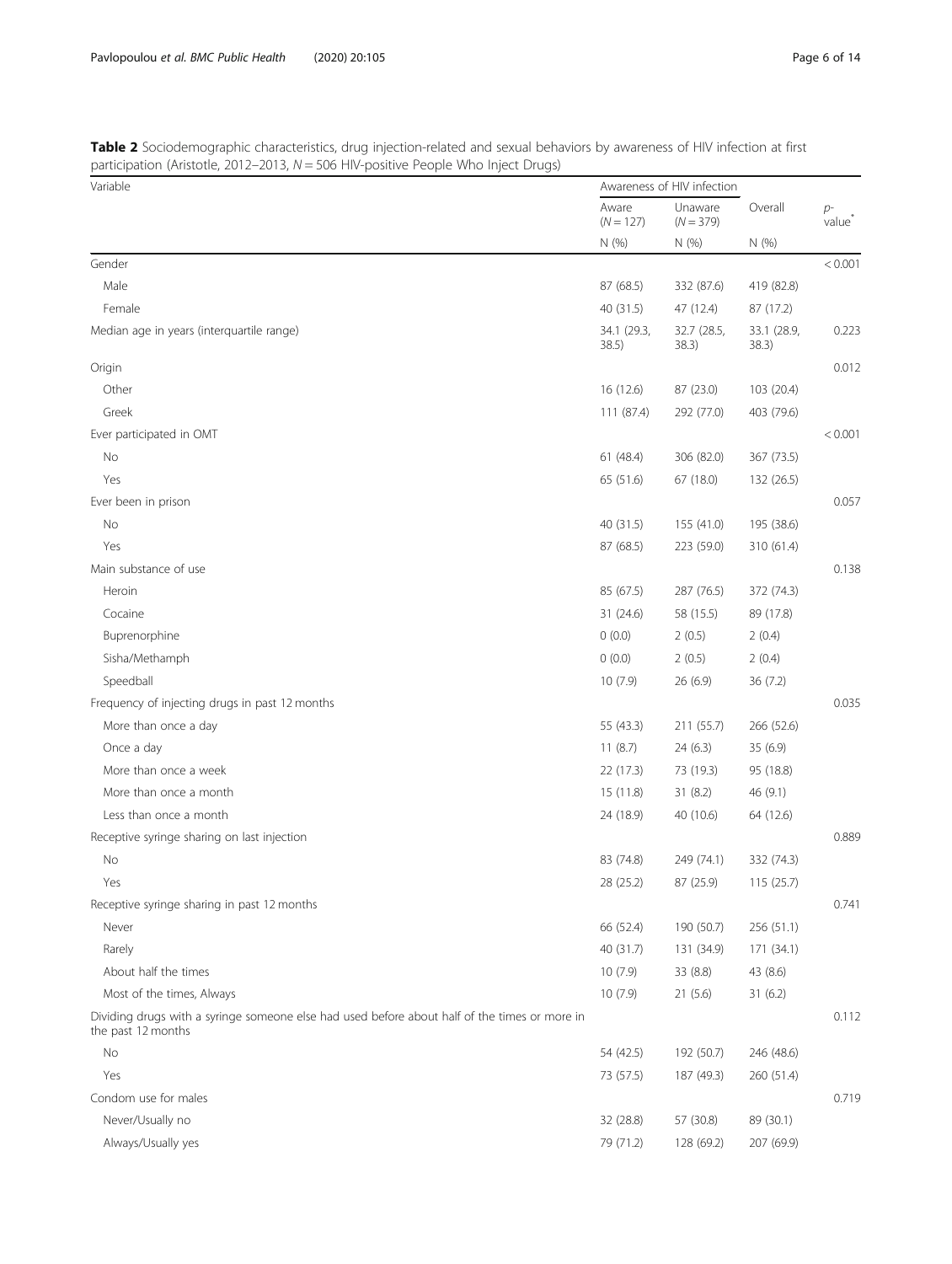| $patucipation (AitsIOue, 2012–2013, 19 = 506 HIV-positive People with Dfluct Drlugs) (Continued)$ |                      |                            |                |                            |  |
|---------------------------------------------------------------------------------------------------|----------------------|----------------------------|----------------|----------------------------|--|
| Variable                                                                                          |                      | Awareness of HIV infection |                |                            |  |
|                                                                                                   | Aware<br>$(N = 127)$ | Unaware<br>$(N = 379)$     | Overall<br>N(% | $p-$<br>value <sup>'</sup> |  |
|                                                                                                   | N(%                  | N(%)                       |                |                            |  |
| Condom use for females                                                                            |                      |                            |                | 0.022                      |  |
| Never/Usually no                                                                                  | 10(19.6)             | 13(43.3)                   | 23 (28.4)      |                            |  |
| Always/Usually yes                                                                                | 41 (80.4)            | 17(56.7)                   | 58 (71.6)      |                            |  |
|                                                                                                   |                      |                            |                |                            |  |

Table 2 Sociodemographic characteristics, drug injection-related and sexual behaviors by awareness of HIV infection at first participation (Aristotle, 2012–2013, N = 506 HIV-positive People Who Inject Drugs) (Continued)

OMT opioid maintenance treatment

for the comparison between participants who were aware and unaware of their infection

#### Trends in drug injection-related behaviors

Figure [1a](#page-7-0) shows changes in high-risk injecting behaviors across Aristotle rounds. The reported prevalence of high-risk drug injection-related behaviors including injecting at least once per day in the last 12 months, dividing drugs at least half of the times the participant injected drugs in the past 12 months with a syringe someone else had used before, and receptive syringe sharing at least half of the times the participant injected drugs in the past 12 months, declined significantly (p for trend < 0.001). There was no change, however, in the proportion of PWID who reported that they had shared a syringe the last time they injected.

# Trends in sexual behaviors

Males reported use of condoms more frequently than females throughout the course of Aristotle. The reported prevalence among males remained, more or less, the same in all rounds. In females, there was a small increase from round A to B but condom use gradually declined from the second to the last round. There was not however any statistically significant change in condom use among both males and females across the Aristotle rounds (Fig. [1](#page-7-0)b).

# Trends in prevalence of HIV and in the proportion of HIVinfected people who were aware of their infection among first-time participants in each round

More than half of all HIV-positives (280/506; 55.3%) in Aristotle were found in the first enrollment round (Fig. [2](#page-8-0)). The prevalence of HIV among first-time participants decreased across rounds (19.8% in round A to 10.6% in the last round).

The proportion of HIV-infected participants who knew about their infection at their first visit in Aristotle increased from 21.8% (61/280) in round A, to 31% (31/ 100) in round B and to 36.4% (12/33) in the last round of the program (Fig. [2\)](#page-8-0).

# Awareness of HIV serostatus and drug injection-related behaviors

The prevalence of drug injection-related behaviors among AHS, including injecting drug use at least once

per day in the past 12 months, receptive syringe sharing at least half of the times the participant injected drugs in the past 12 months, and dividing drugs at least half of the times the participant injected drugs in the past 12 months with a syringe someone else had used before, decreased from round A to round Ε (Fig. [3a](#page-9-0), b, c, d).

Multivariable analyses using GEE models were adjusted for gender, age, origin, homelessness, education, history of imprisonment, and history of OMT. The odds of injecting drugs at least once per day in the past 12 months among AHS decreased by 66% [Odds Ratio (OR); 95% Confidence Interval (CI): 0.34 (0.19, 0.61)] from round A to B (Table [3](#page-10-0)). Similarly, among UHS, the odds of injecting drugs at least once per day in the past 12 months were 63% less in round B than in round A [OR (95% CI): 0.37 (0.25, 0.57]. Between rounds B and E, the odds of injecting drugs at least once per day in the past 12 months were slightly reduced by 16% [OR (95% CI): 0.84 (0.74, 0.96)] and by 6% [OR (95% CI): 0.94 (0.76, 1.18)] among AHS and UHS, respectively.

The odds of dividing drugs about at least half of the times the participant injected drugs in the past 12 months with a syringe someone else had used before (past 12 months) fell from round A to B by 90% [OR (95% CI): 0.10 (0.04, 0.23)] among AHS and by 63% among UHS [OR (95% CI): 0.37 (0.19, 0.72)]. The decline was significantly less ( $p = 0.02$ ) among UHS than among AHS. There were not any significant changes in the odds of dividing drugs at least half of the times the participant injected drugs in the past 12 months with a syringe someone else had used before (past 12 months) from round B to E in either group.

Comparing round A to B, the odds of receptive syringe sharing at least half of the times the participant injected drugs in the past 12 months decreased by 47% in the round B among AHS [OR (95% CI): 0.53 (0.31, 0.91)] and by 33% among UHS [OR (95% CI): 0.67 (0.45, 0.99)]. Between rounds B and E, the odds of receptive syringe sharing at least half of the times the participant injected drugs in the past 12 months were reduced by 19% [OR (95% CI): 0.81 (0.71, 0.93)] among AHS and by 4% [OR (95% CI): 0.96 (0.77, 1.20)] among UHS.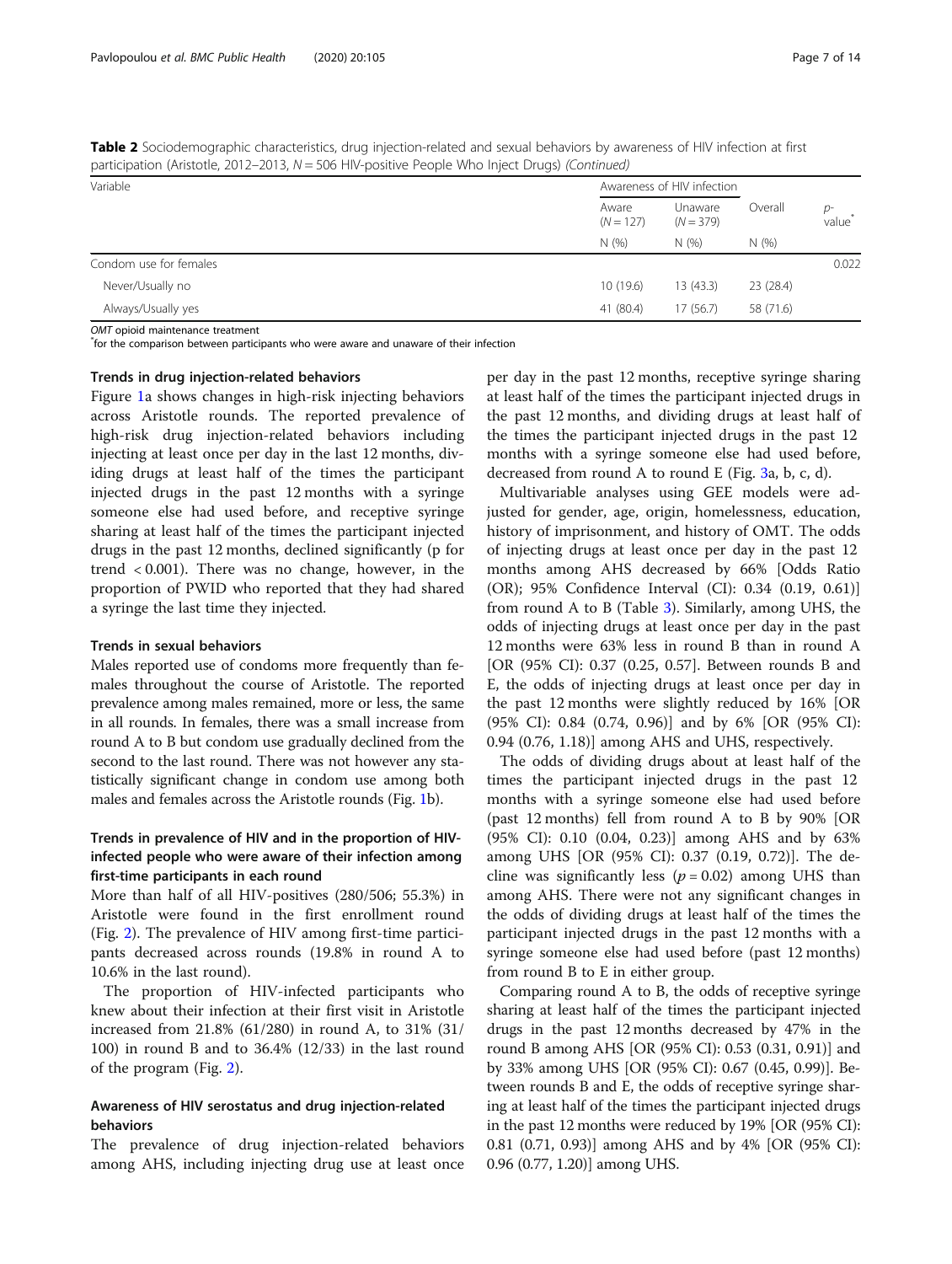<span id="page-7-0"></span>Pavlopoulou et al. BMC Public Health (2020) 20:105 Page 8 of 14



HIV negatives experienced smaller decreases in the odds of high-risk drug injection-related behaviors from round A to B than AHS or UHS.

# Awareness of HIV serostatus and sexual behaviors

Reported condom use did not significantly change in both males and females between rounds A and B. From round B to E, condom use among AHS males increased significantly by 24% [OR (95% CI): 1.24 (1.01, 1.52)]. A nonsignificant increase in condom use (21%) was observed among UHS males [OR (95% CI): 1.21 (0.88, 1.67)]. However, this difference in changes of condom use between AHS and UHS did not reach statistical significance. Interestingly, between rounds B and E, there was a slight 6%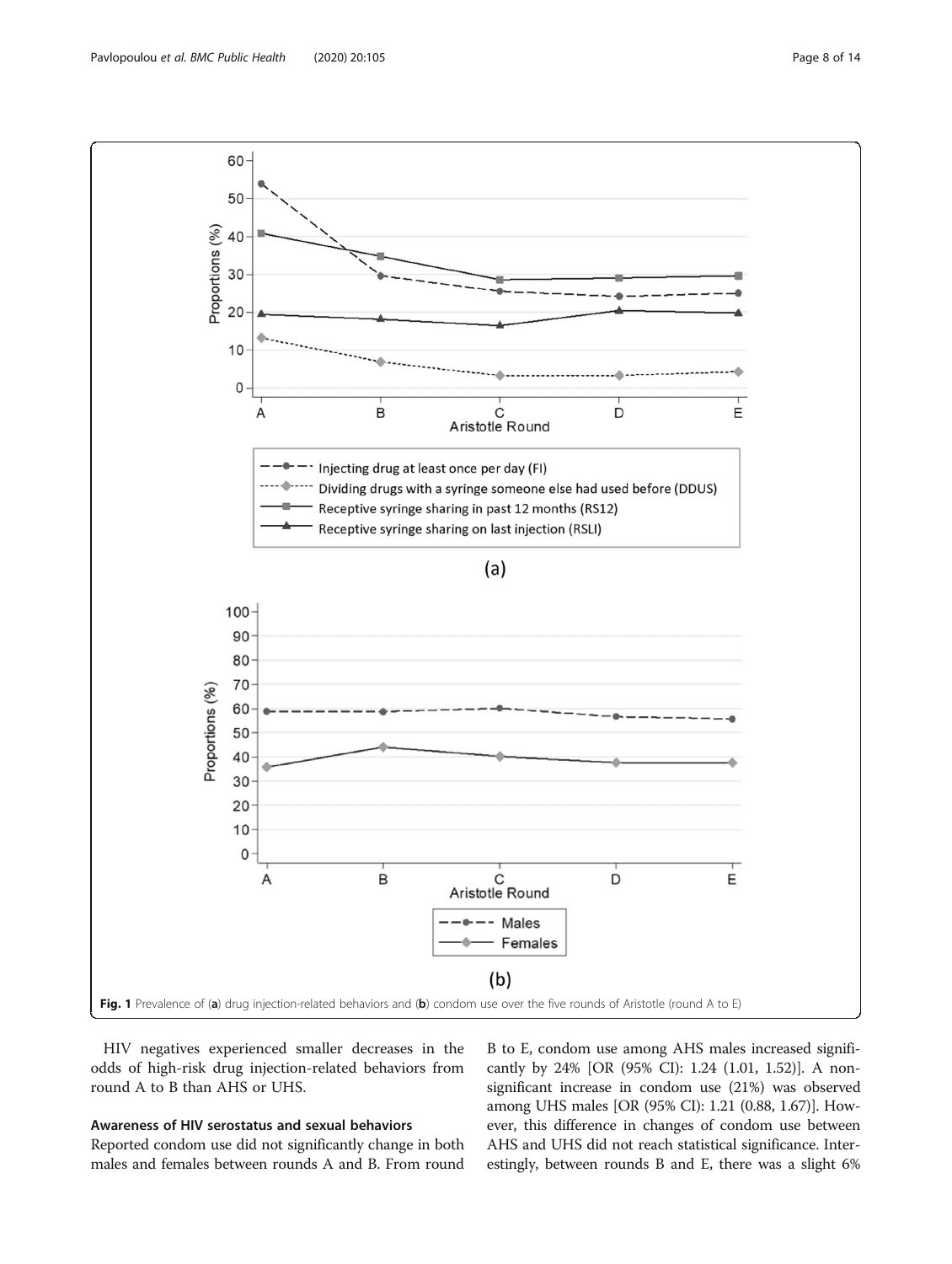<span id="page-8-0"></span>

decrease in condom use among male HIV-negative participants [OR (95% CI): 0.94 (0.89, 0.99)]. There were no changes in condom use from round B to E among AHS [OR (95% CI): 0.86 (0.64, 1.17)], UHS [OR (95% CI): 0.88 (0.50, 1.55)], and HIV-negatives [OR (95% CI): 0.96 (0.85, 1.08)] in the female population of Aristotle.

# **Discussion**

In response to a big outbreak among PWID in Athens, Greece, Aristotle, an RDS approach consisted of five successive rounds of HIV testing and subsequent linkage to care, was implemented. High-risk drug injection-related behaviors decreased over time, markedly from the first to the second enrollment round and slightly thereafter. Improvements were larger among HIV-positive participants who knew about their infection, especially regarding the practice of dividing drugs with a syringe someone else had used before. HIV-infected males also reported higher levels of condom use in the period between the second and the last round.

Only 25% of all HIV-positives identified in Aristotle were aware of their serostatus at their first visit to the program. This is rather striking but could be attributed to the fact that the outbreak in Athens was recent. This finding is in agreement with previous studies, which found that HIV-infected PWID remain unaware of their serological status for a certain time [\[20](#page-12-0), [21,](#page-12-0) [32](#page-12-0)–[38](#page-12-0)]. PWID might not seek HIV testing for a variety of reasons including stigma and discrimination [\[39](#page-12-0)–[44\]](#page-12-0), fear of finding out that they are infected, and their perception of being at low risk for HIV infection [[38,](#page-12-0) [45\]](#page-12-0). Moreover, reduced access to HIV testing services or affordable antiretroviral treatment due to insufficient and incorrect knowledge, long waiting time, and lack of family support [\[46\]](#page-12-0) may be another barrier for PWID to learning their serological status.

HIV-infected participants in Aristotle, who knew about their infection, were less likely over the course of the program than the HIV-infected participants who were unaware of their status to report high-risk injection-related behaviors, including daily drug injection, receptive syringe sharing, and especially dividing drugs with a used syringe. The role of awareness of HIV infection in behavior change among PWID remains unclear. Some research groups have reported that knowledge of HIV infection is associated with less high-risk injecting behaviors [[16](#page-11-0), [21,](#page-12-0) [47](#page-12-0), [48](#page-12-0)]. However, other researchers have reported that the prevalence of high-risk behaviors was higher among AHS PWID than among UHS [\[20,](#page-12-0) [22](#page-12-0)] or that injection-related behavior is unrelated to the awareness of HIV serostatus [\[23\]](#page-12-0). The likely effect of HIV-awareness on behavior change in Aristotle could be explained by the fact that around half of its enrollees participated in several rounds, and were thus exposed to the multiplying effect of repeated counseling and referrals to OMT and infectious disease clinics. This longitudinal effect of Aristotle might partly also explain the smaller changes towards safer behaviors that were also observed among the HIV negative participants. In fact, the adoption of safer behaviors by all Aristotle participants are reflected to some degree in the sharp reduction of HIV incidence over the course of the program [\[14](#page-11-0), [26\]](#page-12-0).

Some studies have reported that HIV diagnosis and counseling increase the odds of condom use in HIVserodiscordant couples [\[49](#page-12-0)], among males who were aware of their HIV+ status compared to those who were unaware of their HIV+ status [\[18\]](#page-12-0) or among HIV positive females who are aware of their infection, as opposed to HIVnegatives [\[50](#page-12-0)]. In our study, although HIV-positive females who were aware of their serostatus were more likely to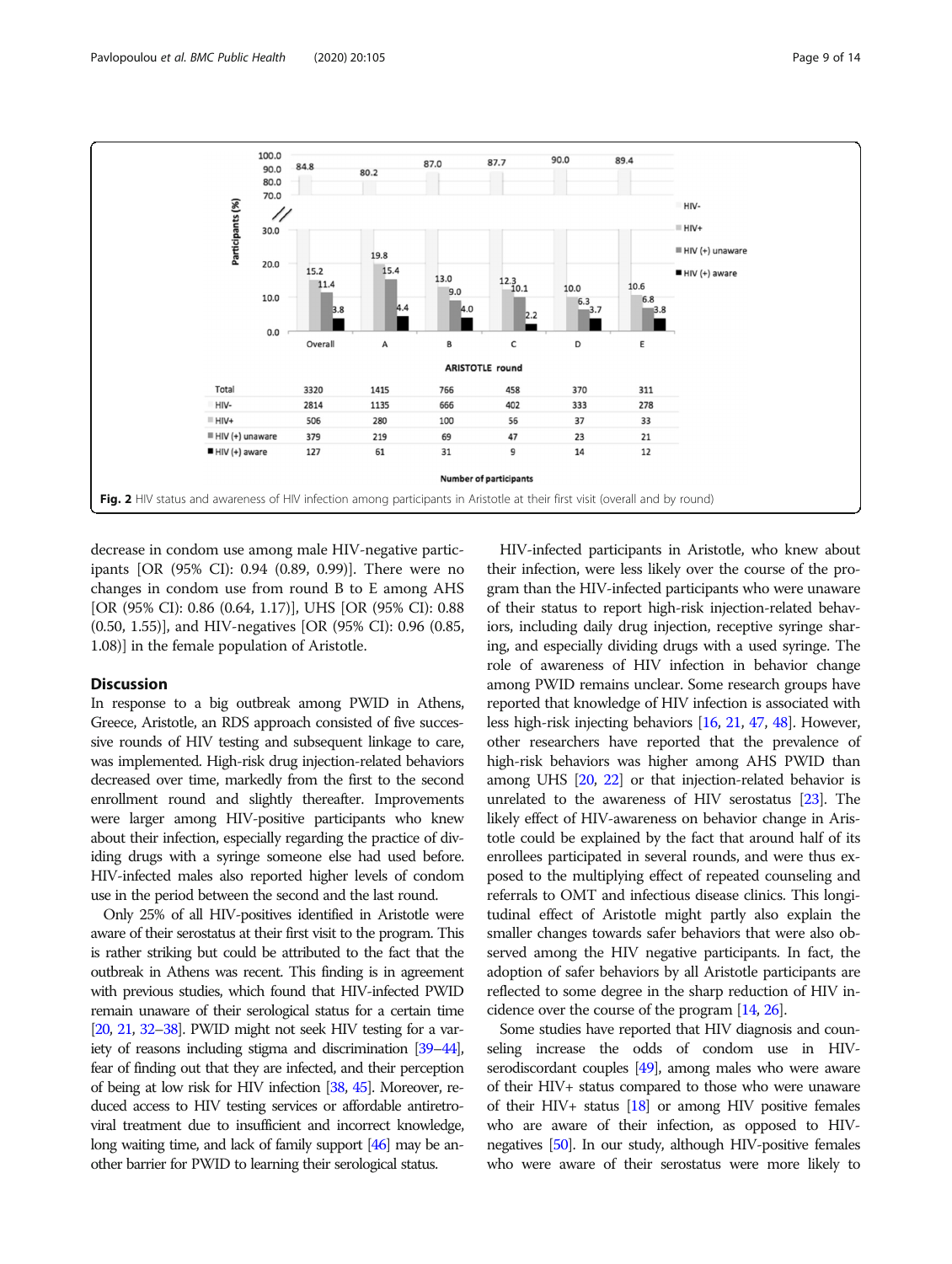<span id="page-9-0"></span>

report condom use by their male partners at their first visit, their sexual behavior did not change throughout Aristotle. This could be explained perhaps by the fact that PWID who were informed of their infection and initiated antiretroviral treatment developed a perception of safety due to treatment receipt and thereby increased condomless sex [[51,](#page-12-0) [52\]](#page-12-0) despite counseling. Generally, condom use is remarkably low in stable relationships as opposed in commercial or casual sexual encounters, where is typically high [[53,](#page-12-0) [54\]](#page-12-0).

Reported condom use among males in Aristotle was not associated with awareness of HIV infection at their first visit to the program. However, there was a statistically significant increase in reported condom use among HIV-positive males between rounds B and E. This increase did not significantly differ between those who were aware and unaware of their infection. Previous research has shown that recently HIVinfected men who have sex with men reduce high-risk sexual behavior soon after their diagnosis as we also found for male PWID in Aristotle [\[55,](#page-12-0) [56](#page-12-0)]. However, a behavioral rebound

towards riskier sexual behaviors was noted around 9 months after HIV diagnosis [[56\]](#page-12-0), which highlights the importance of intense counseling to HIV-positives during the first months following the diagnosis.

This analysis has a couple of limitations: a) Behaviorrelated data were self-reported, which raises concerns about potential social desirability bias. Given that illicit drug use and HIV-infection stigmatize people, PWID could under-report high-risk behaviors in order to be more socially acceptable during face-to-face interviews [[15,](#page-11-0) [57\]](#page-12-0). Previous studies have shown, however, that selfreports are adequately valid for this type of research [[58](#page-12-0), [59\]](#page-13-0). In terms of the effect of the type of interview, researchers studying risk behaviors, including receptive syringe sharing among PWID, have not found differences between responses by audio-computer assisted self-interview (ACASI) technology and face-to-face interviews [\[15](#page-11-0)]. Other researchers, however, have observed over-reporting of socially accepted behaviors in face to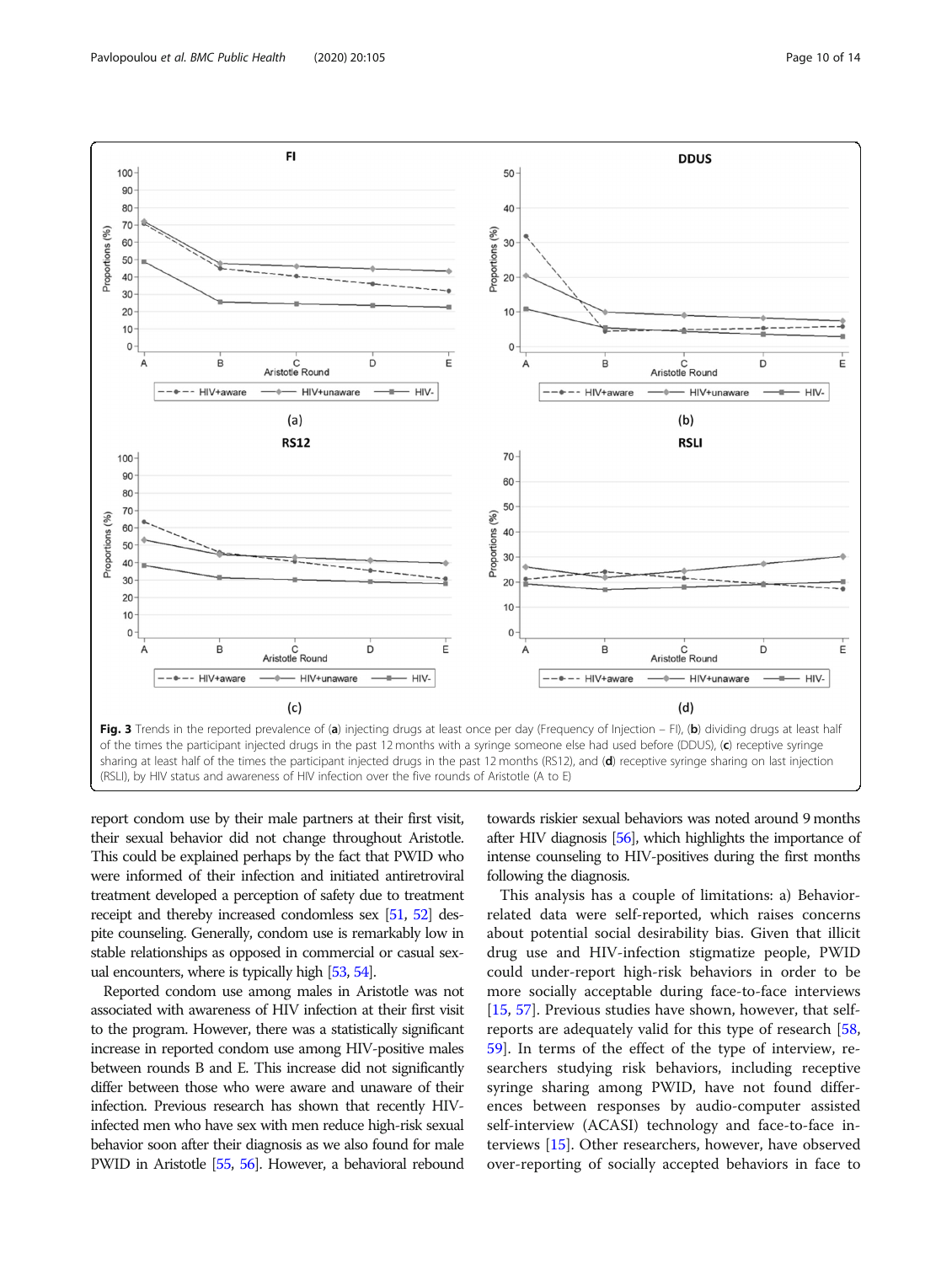<span id="page-10-0"></span>Table 3 Binary dependent variables measured repeatedly over the course of Aristotle (past 12 months: frequency of injecting drugs, receptive syringe sharing, dividing drugs with a syringe someone else had already used and condom use) regressed against covariates (Aristotle round and awareness of HIV status). Results from multivariable piecewise Generalized Estimating Equation analyses (Aristotle, 2012–2013, participants = 3320, observations = 7110, adjustment for gender, age, origin, homelessness, education, history of imprisonment, and history of Opioid Maintenance Treatment)

| Awareness of HIV status                 | Injecting drugs<br>Dividing drugs<br>at least half of<br>at least once per<br>day versus less<br>the time the<br>than once per<br>participant<br>injected drugs<br>day<br>with a syringe<br>someone else<br>had used before<br>versus less than<br>half of the time |                                                                                                                             | Receptive<br>syringe sharing                                            | Condom use "always" or "usually yes" versus "usually no" or<br>"never" |                   |  |
|-----------------------------------------|---------------------------------------------------------------------------------------------------------------------------------------------------------------------------------------------------------------------------------------------------------------------|-----------------------------------------------------------------------------------------------------------------------------|-------------------------------------------------------------------------|------------------------------------------------------------------------|-------------------|--|
|                                         |                                                                                                                                                                                                                                                                     | at least half of<br>the time the<br>participant<br>injected drugs<br>versus receptive<br>sharing less than<br>half of times | Females                                                                 | Males                                                                  |                   |  |
| Round B vs. Round A                     | OR (95% CI)                                                                                                                                                                                                                                                         |                                                                                                                             |                                                                         |                                                                        |                   |  |
| $HIV (+)$ aware $(AHS)$                 |                                                                                                                                                                                                                                                                     |                                                                                                                             | 0.34 (0.19, 0.61) 0.10 (0.04, 0.23) 0.53 (0.31, 0.91) 0.92 (0.25, 3.35) |                                                                        | 1.65(0.78, 3.50)  |  |
| $HIV (+)$ unaware (UHS)                 |                                                                                                                                                                                                                                                                     |                                                                                                                             | 0.37 (0.25, 0.57) 0.37 (0.19, 0.72) 0.67 (0.45, 0.99) 0.62 (0.22, 1.79) |                                                                        | 1.35 (0.79, 2.29) |  |
| $HIV(-)$                                |                                                                                                                                                                                                                                                                     |                                                                                                                             | 0.37 (0.32, 0.42) 0.48 (0.36, 0.64) 0.75 (0.65, 0.86) 1.40 (0.95, 2.05) |                                                                        | 0.99(0.85, 1.17)  |  |
| Round B vs. Round E                     |                                                                                                                                                                                                                                                                     |                                                                                                                             |                                                                         |                                                                        |                   |  |
| $HIV (+)$ aware $(AHS)$                 | <b>0.84 (0.74, 0.96)</b> 1.10 (0.81, 1.50)                                                                                                                                                                                                                          |                                                                                                                             | <b>0.81 (0.71, 0.93)</b> 0.86 (0.64, 1.17)                              |                                                                        | 1.24 (1.01, 1.52) |  |
| HIV (+) unaware (UHS) 0.94 (0.76, 1.18) |                                                                                                                                                                                                                                                                     | 0.96(0.64, 1.44)                                                                                                            | 0.96(0.77, 1.20)                                                        | $0.88$ $(0.50, 1.55)$                                                  | 1.21(0.88, 1.67)  |  |
| $HIV(-)$                                | 0.95(0.90, 1.01)                                                                                                                                                                                                                                                    | <b>0.80 (0.70, 0.91)</b> $0.96$ (0.91, 1.01)                                                                                |                                                                         | $0.96$ $(0.85, 1.08)$                                                  | 0.94(0.89, 0.99)  |  |

Statistically significant ORs are in bold

face interviews [\[19](#page-12-0), [57](#page-12-0), [60](#page-13-0)]; b) The effect of awareness of HIV status on high-risk behaviors was observed in the context of a large-scale combination prevention program. For less intensive programs without integrated services, the generalizability of these findings is unknown; c) Aristotle was not a randomized intervention, which makes difficult to determine to what degree was causally related with outcomes such as incidence reduction or behavior change. However, the trends in drug injection-related behaviors among the participants were assessed in an unbiased way and the conclusions could be considered as valid. Moreover, a randomized intervention during an outbreak would be unethical.

Aristotle was unique as an RDS intervention in terms of size and coverage [\[12](#page-11-0)]. In a relatively short period of time (16 months) and in the context of a large HIV outbreak and severe financial obstacles, it identified 88% of the people who injected drugs in downtown Athens, tested them for HIV, and helped them access services [[12\]](#page-11-0). In addition, Aristotle managed to get multiple estimates of both HIV incidence and prevalence over time [\[14](#page-11-0)], to inform molecular analyses of HIV transmission [[61\]](#page-13-0), and to capture changing behavioral patterns that put PWID at risk for HIV infection. At the same time, Aristotle collaborated nicely with drug treatment-related and hospital facilities, and nongovernmental organizations, and established itself in the PWID community as a useful and safe intervention [\[12\]](#page-11-0). The success of Aristotle serves as an epidemiological and public health paradigm of effectiveness, efficiency, and collaboration that can inform and enrich future interventions.

This is of particular importance given the multiple outbreaks that were observed since 2011 around the world, even in settings with high coverage of harm reduction services [\[62](#page-13-0)]. We believe that Aristotle-type approaches of much smaller size and coverage should be an essential component of routine public health practice but should also be able to rapidly expand as a response to emergencies.

# Conclusions

This analysis of Aristotle data showed that the prevalence of high-risk drug injection-related behaviors decreases during this type of interventions and PWID aware of their HIV-positivity are less likely over time to report high-risk drug injection-related behaviors. These improvements in behaviors may partially explain the observed great drop in HIV incidence among PWID over the course of Aristotle. Therefore, knowledge of HIV-infection among PWID seems to be important, which makes imperative to implement programs that scale-up HIV testing and help people become aware of their status.

# Supplementary information

Supplementary information accompanies this paper at [https://doi.org/10.](https://doi.org/10.1186/s12889-020-8178-y) [1186/s12889-020-8178-y](https://doi.org/10.1186/s12889-020-8178-y).

Additional file 1. Exact wording of questions and responses for drug injection-related and sexual behaviors.

#### Abbreviations

AHS: HIV-positive participants aware of their infection; CI: 95% Confidence Interval; DDUS: Dividing drugs with a syringe someone else had used before;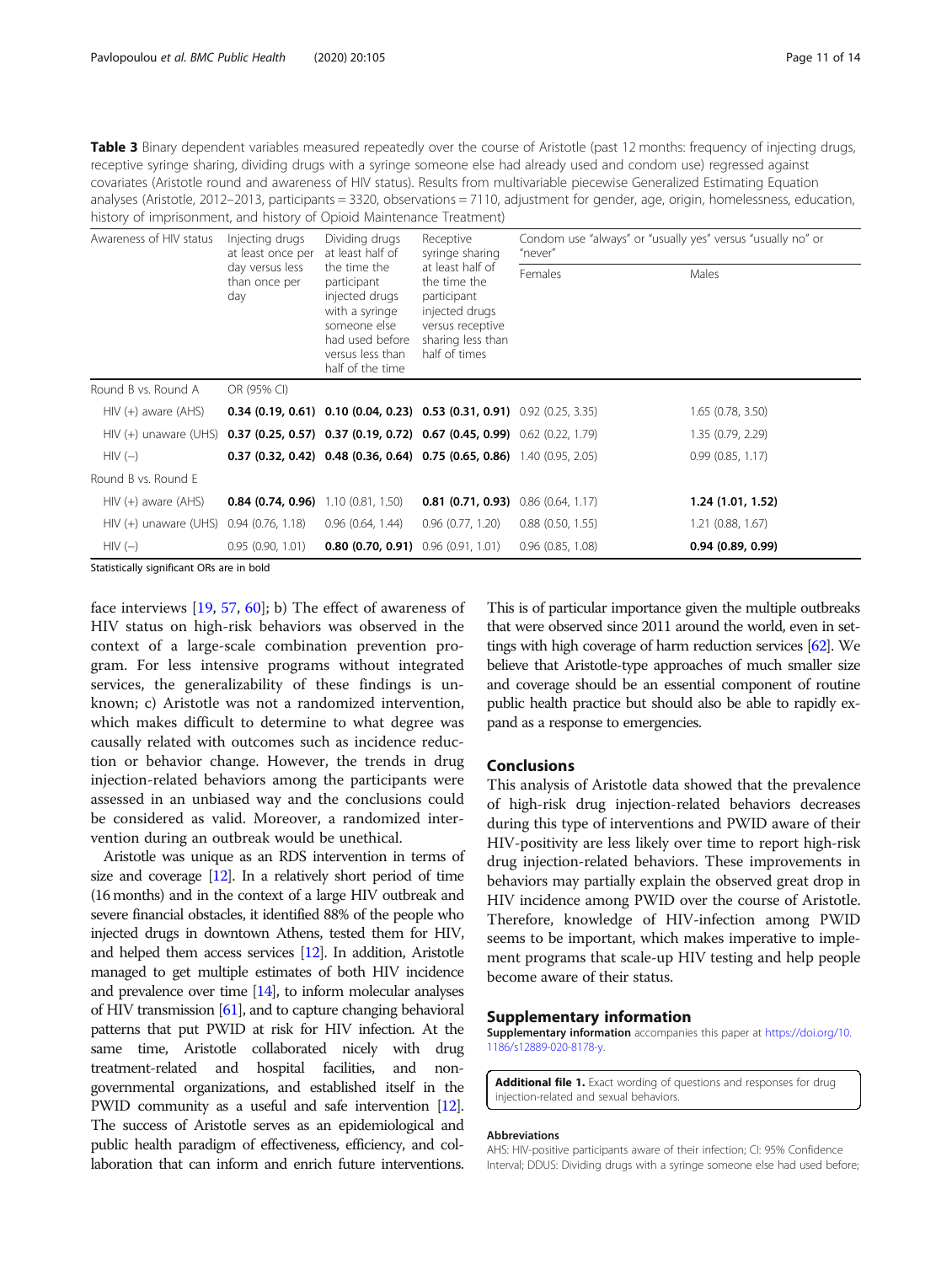<span id="page-11-0"></span>FI: Frequency of Injection; GEE: Generalized estimating eq.; HCV: Hepatitis C Virus; HIV: Human Immunodeficiency Virus; NHBS: National HIV Behavioral Surveillance System; OMT: Opioid Maintenance Treatment; OR: Odds Ratio; PWID: People Who Inject Drugs; RDS: Respondent Driven Sampling; RS12: Receptive syringe sharing in past 12 months; RSLI: Receptive syringe sharing on last injection; UHS: HIV-positive participants unaware of their infection

#### Acknowledgements

The authors would like to acknowledge the contribution of the following people. Aristotle staff: C. Bagos, M. Esmaili, M. Hasan, E. Karamanou, F. Leobilla, C. Mourtezou, E. Sidrou, M. Zigouritsas, M. Dimitropoulou, N. Kaguelari, M. Michail, S. Papadopoulos and A. Vlahos; Medical School, National and Kapodistrian University of Athens, Athens, Greece: V. Benetou, A. Gkegka, E. Hatzitheodorou, P. Iliopoulos, M. Katsimicha, G. Kokolesi, V. Milona, H. Papachristou, C. Rocca, M. Souvatzi, S. Tripou and A. Vassilakis; Organization Against Drugs: A. Panopoulos, K. Micha and K. Gazgalidis; NGO 'Positive Voice'; NGO 'Praksis'. The authors would also like to thank T. Wendel (City University of New York) for providing the questionnaire of the National HIV Behavioral Surveillance study.

#### Authors' contributions

IDP was involved in conception of the study, interpretation of data, drafting of the manuscript, critical revision of the manuscript for important intellectual content, and approval of the final version. SKD was involved in drafting of the manuscript, interpretation of data, critical revision of the manuscript for important intellectual content, and approval of the final version. IG was involved in analysis of data, critical revision of the manuscript for important intellectual content, and approval of the final version. VS was involved in conception and design of the study, acquisition, analysis and interpretation of the data, critical revision of the manuscript for important intellectual content, and approval of the final version. MM was involved in design of the study, interpretation of data, critical revision of the manuscript for important intellectual content, and approval of the final version. KP was involved in analysis of data, critical revision of the manuscript for important intellectual content, and approval of the final version. DDJ was involved in interpretation of data, critical revision of the manuscript for important intellectual content, and approval of the final version. GKN was involved in interpretation of the data, drafting of the manuscript, critical revision of the manuscript for important intellectual content, and approval of the final version. AH was involved in conception and design of the study, acquisition and interpretation of data, critical revision of the manuscript for important intellectual content, and approval of the final version.

#### Funding

This work was supported by the National Strategic Reference Framework 2007–2013 (Operational Program "Human Resources Development" 2007– 2013, Priority Axis 14- Attica, Central Macedonia, Western Macedonia) [MIS 365008] and co-funded by the European Social Fund and national resources. Additional financial support was provided by the Hellenic Scientific Society for the Study of AIDS and STDs. The funding bodies had no role in the design of the study and collection, analysis, and interpretation of data and in writing the manuscript.

### Availability of data and materials

The datasets generated and/or analysed during the current study are not publicly available because they include personal identifiers but anonymized datasets could be available from the corresponding author on reasonable request.

# Ethics approval and consent to participate

The Institutional Review Board of the Medical School of the National and Kapodistrian University of Athens approved Aristotle. All participants gave written informed consent.

# Consent for publication

Not Applicable.

# Competing interests

The authors declare that they have no competing interests.

### Author details

<sup>1</sup> Pediatric Research Laboratory, National and Kapodistrian University of Athens, Faculty of Nursing, Athens, Greece. <sup>2</sup>Department of Hygiene Epidemiology and Medical Statistics, National and Kapodistrian University of Athens, Medical School, Athens, Greece. <sup>3</sup>Hellenic Scientific Society for the Study of AIDS and Sexually Transmitted Diseases, Athens, Greece. <sup>4</sup>Psychiatric Department, National and Kapodistrian University of Athens, Medical School, Athens, Greece. <sup>5</sup>Medical School, University of Cyprus, P.O.Box 20537, Nicosia, Cyprus. <sup>6</sup>Icahn School of Medicine at Mount Sinai, New York, USA

# Received: 22 December 2018 Accepted: 8 January 2020 Published online: 28 January 2020

### References

- 1. World Health Organization. HIV/AIDS. 2019. [https://www.who.int/news](https://www.who.int/news-room/fact-sheets/detail/hiv-aids)[room/fact-sheets/detail/hiv-aids](https://www.who.int/news-room/fact-sheets/detail/hiv-aids). Accessed 11 Nov 2019.
- 2. Degenhardt L, Peacock A, Colledge S, Leung J, Grebely J, Vickerman P, et al. Global prevalence of injecting drug use and sociodemographic characteristics and prevalence of HIV, HBV, and HCV in people who inject drugs: a multistage systematic review. Lancet Glob Heal. 2017;5:e1192–207.
- 3. Arendt V, Guillorit L, Origer A, Sauvageot N, Vaillant M, Fischer A, et al. Injection of cocaine is associated with a recent HIV outbreak in people who inject drugs in Luxembourg. PLoS One. 2019;14:e0215570.
- 4. Giese C, Igoe D, Gibbons Z, Hurley C, Stokes S, McNamara S, et al. Injection of new psychoactive substance snow blow associated with recently acquired HIV infections among homeless people who inject drugs in Dublin, Ireland, 2015. Euro Surveill. 2015;20:30036.
- 5. McAuley A, Palmateer NE, Goldberg DJ, Trayner KMA, Shepherd SJ, Gunson RN, et al. Re-emergence of HIV related to injecting drug use despite a comprehensive harm reduction environment: a cross-sectional analysis. Lancet HIV. 2019;6:e315–24.
- 6. Pharris A, Wiessing L, Sfetcu O, Hedrich D, Botescu A, Fotiou A, et al. Human immunodeficiency virus in injecting drug users in Europe following a reported increase of cases in Greece and Romania, 2011. Euro Surveill. 2011; 16 [http://www.ncbi.nlm.nih.gov/pubmed/22172301.](http://www.ncbi.nlm.nih.gov/pubmed/22172301) Accessed 1 Sep 2017.
- Ragonnet-Cronin M, Jackson C, Bradley-Stewart A, Aitken C, McAuley A, Palmateer N, et al. Recent and rapid transmission of HIV among people who inject drugs in Scotland revealed through phylogenetic analysis. J Infect Dis. 2018;217:1875–82.
- 8. Campbell EM, Jia H, Shankar A, Hanson D, Luo W, Masciotra S, et al. Detailed transmission network analysis of a large opiate-driven outbreak of HIV infection in the United States. J Infect Dis. 2017;216:1053–62.
- 9. Nikolopoulos G, Paraskevis D, Hatzakis A. HIV epidemiology in Greece. Future Microbiol. 2008;3:507–16.
- 10. Nikolopoulos GK, Sypsa V, Bonovas S, Paraskevis D, Malliori-Minerva M, Hatzakis A, et al. Big events in Greece and HIV infection among people who inject drugs. Subst Use Misuse. 2015;50:825–38.
- 11. Nikolopoulos GK, Fotiou A, Kanavou E, Richardson C, Detsis M, Pharris A, et al. National income inequality and declining GDP growth rates are associated with increases in HIV diagnoses among people who inject drugs in Europe: a panel data analysis. PLoS One. 2015;10:e0122367.
- 12. Hatzakis A, Sypsa V, Paraskevis D, Nikolopoulos G, Tsiara C, Micha K, et al. Design and baseline findings of a large-scale rapid response to an HIV outbreak in people who inject drugs in Athens, Greece: the ARISTOTLE programme. Addiction. 2015;110:1453–67.
- 13. Sypsa V, Paraskevis D, Malliori M, Nikolopoulos GK, Panopoulos A, Kantzanou M, et al. Homelessness and other risk factors for HIV infection in the current outbreak among injection drug users in Athens, Greece. Am J Public Health. 2015;105:196–204.
- 14. Sypsa V, Psichogiou M, Paraskevis D, Nikolopoulos G, Tsiara C, Paraskeva D, et al. Rapid decline in HIV incidence among persons who inject drugs during a fast-track combination prevention program after an HIV outbreak in Athens. J Infect Dis. 2017;215:1496–505.
- 15. Marks G, Crepaz N, Senterfitt JW, Janssen RS. Meta-analysis of high-risk sexual behavior in persons aware and unaware they are infected with HIV in the United States: implications for HIV prevention programs. J Acquir Immune Defic Syndr. 2005;39:446–53.
- 16. Schlumberger MG, Desenclos JC, Papaevangelou G, Richardson SC, Ancelle-Park R. Knowledge of HIV serostatus and preventive behaviour among European injecting drug users: second study. European community study group on HIV in injecting drug users. Eur J Epidemiol. 1999;15:207–15.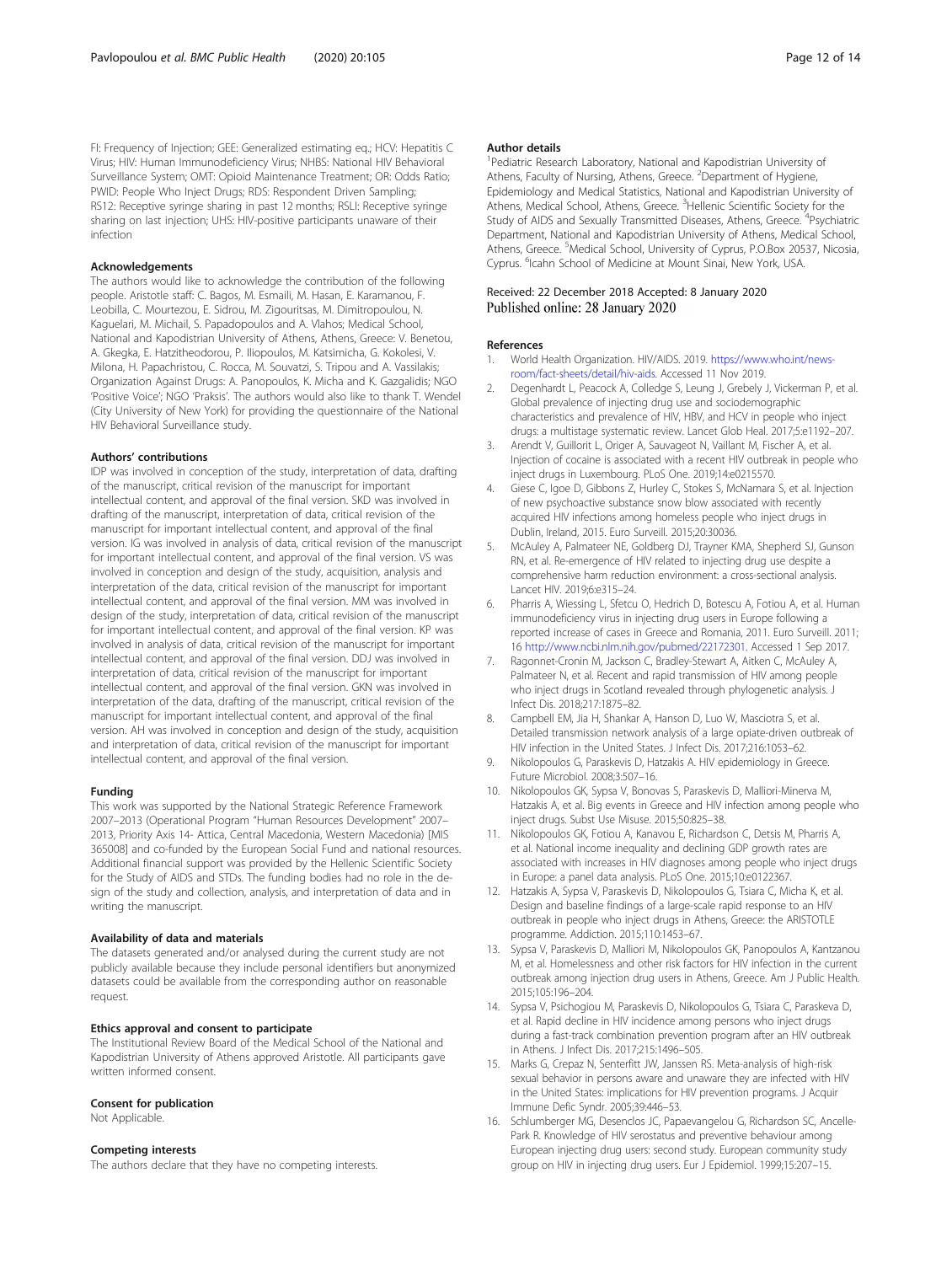- <span id="page-12-0"></span>17. Grau LE, White E, Niccolai LM, Toussova OV, Verevochkin SV, Kozlov AP, et al. HIV disclosure, condom use, and awareness of HIV infection among HIV-positive, heterosexual drug injectors in St. Petersburg, Russian Federation. AIDS Behav. 2011;15:45–57.
- 18. Mazhnaya A, Andreeva TI, Samuels S, DeHovitz J, Salyuk T, McNutt L-A. The potential for bridging: HIV status awareness and risky sexual behaviour of injection drug users who have non-injecting permanent partners in Ukraine. J Int AIDS Soc. 2014;17:18825.
- 19. Heimer R, Levina OS, Osipenko V, Ruiz MS, Sergeyev B, Sirotkin AV, et al. Impact of incarceration experiences on reported HIV status and associated risk behaviours and disease comorbidities. Eur J Pub Health. 2015;25:1089–94.
- 20. Abel-Ollo K, Rahu M, Rajaleid K, Talu A, Rüütel K, Platt L, et al. Knowledge of HIV serostatus and risk behaviour among injecting drug users in Estonia. AIDS Care. 2009;21:851–7.
- 21. Rhodes T, Donoghoe M, Hunter G, Stimson G. Continued risk behaviour among HIV positive drug injectors in London: implications for intervention. Addiction. 1993;88:1553–60.
- 22. Avants SK, Warburton LA, Hawkins KA, Margolin A. Continuation of high-risk behavior by HIV-positive drug users: treatment implications. J Subst Abus Treat. 2000;19:15–22.
- 23. Noor SW, Ross MW, Lai D, Risser JM. Drug and sexual HIV risk behaviours related to knowledge of HIV serostatus among injection drug users in Houston, Texas. Int J STD AIDS. 2014;25:89–95.
- 24. Bruneau J, Zang G, Abrahamowicz M, Jutras-Aswad D, Daniel M, Roy E. Sustained drug use changes after hepatitis C screening and counseling among recently infected persons who inject drugs: a longitudinal study. Clin Infect Dis. 2014;58:755–61.
- 25. Aspinall EJ, Weir A, Sacks-Davis R, Spelman T, Grebely J, Higgs P, et al. Does informing people who inject drugs of their hepatitis C status influence their injecting behaviour? Analysis of the networks II study. Int J Drug Policy. 2014;25:179–82.
- 26. Chan PA, Flanigan TP. Effective HIV prevention interventions and the need for rapid mobilization to address HIV outbreaks among at-risk populations. J Infect Dis. 2017;215:1491–2.
- 27. Gallagher KM, Sullivan PS, Lansky A, Onorato IM. Behavioral Surveillance among People at Risk for HIV Infection in the U.S.: The National HIV Behavioral Surveillance System. Public Health Rep. 2007;122(1\_suppl):32–8.
- 28. Aktas Samur A, Coskunfirat N, Saka O. Comparison of predictor approaches for longitudinal binary outcomes: application to anesthesiology data. PeerJ. 2014;2:e648.
- 29. Liang K-Y, Zeger SL. Longitudinal data analysis using generalized linear models. Biometrika. 1986;73:13–22.
- 30. Huh D, Flaherty BP, Simoni JM. Optimizing the analysis of adherence interventions using logistic generalized estimating equations. AIDS Behav. 2012;16:422–31.
- 31. StataCorp. Stata Statistical Software Release 11.1. Texas: StataCorp LP Coll Stn; 2009.
- 32. Rhodes T, Platt L, Maximova S, Koshkina E, Latishevskaya N, Hickman M, et al. Prevalence of HIV, hepatitis C and syphilis among injecting drug users in Russia: a multi-city study. Addiction. 2006;101:252–66.
- 33. Niccolai LM, Toussova OV, Verevochkin SV, Barbour R, Heimer R, Kozlov AP. High HIV prevalence, suboptimal HIV testing, and low knowledge of HIVpositive Serostatus among injection drug users in St. Petersburg, Russia. AIDS Behav. 2010;14:932–41.
- 34. Solomon SS, McFall AM, Lucas GM, Srikrishnan AK, Kumar MS, Anand S, et al. Respondent-driven sampling for identification of HIV- and HCVinfected people who inject drugs and men who have sex with men in India: a cross-sectional, community-based analysis. PLoS Med. 2017;14: e1002460.
- 35. Smith LR, Patterson TL, Magis-Rodriguez C, Ojeda VD, Burgos JL, Rojas SA, et al. Engagement in the HIV care continuum among key populations in Tijuana, Mexico. AIDS Behav. 2016;20:1017–25.
- 36. Mehta SH, Lucas GM, Solomon S, Srikrishnan AK, McFall AM, Dhingra N, et al. HIV Care Continuum Among Men Who Have Sex With Men and Persons Who Inject Drugs in India: Barriers to Successful Engagement. Clin Infect Dis. 2015;61:civ669.
- 37. Abadie R, Goldenberg S, Welch-Lazoritz M, Fisher CB. Establishing trust in HIV/HCV research among people who inject drugs (PWID): insights from empirical research. PLoS One. 2018;13:e0208410.
- 38. Broz D, Wejnert C, Pham HT, DiNenno E, Heffelfinger JD, Cribbin M, et al. HIV Infection and Risk, Prevention, and Testing Behaviors Among Injecting Drug

Users — National HIV Behavioral Surveillance System, 20 U.S. Cities, 2009. Morbidity and Mortality Weekly Report: Surveill Summaries. 2014;63:1–51.

- 39. Qian H-Z, Schumacher J, Chen H, Ruan Y-H. Injection drug use and HIV/AIDS in China: review of current situation, prevention and policy implications. Harm Reduct J. 2006;3:4.
- 40. Balabanova Y, Coker R, Atun RA, Drobniewski F. Stigma and HIV infection in Russia. AIDS Care. 2006;18:846–52.
- 41. Cooke A, Saleem H, Mushi D, Mbwambo J, Hassan S, Lambdin BH. Convenience without disclosure: a formative research study of a proposed integrated methadone and antiretroviral therapy service delivery model in Dar Es Salaam, Tanzania. Addict Sci Clin Pract. 2017;12:23.
- 42. Nikolopoulos G, Pavlitina E, Muth SSQ, Schneider J, Psichogiou M, Williams LLD, et al. A network intervention that locates and intervenes with recently HIV-infected persons: The Transmission Reduction Intervention Project (TRIP). Sci Rep. 2016;6:38100.
- 43. Terlikbayeva A, Zhussupov B, Primbetova S, Gilbert L, Atabekov N, Giyasova G, et al. Access to HIV counseling and testing among people who inject drugs in Central Asia: strategies for improving access and linkages to treatment and care. Drug Alcohol Depend. 2013;132:S61–4.
- 44. Ti L, Hayashi K, Hattirat S, Suwannawong P, Kaplan K, Kerr T. 'Drug users stick together': HIV testing in peer-based drop-in centres among people who inject drugs in Thailand. Sex Health. 2015;12:263.
- 45. Ahmed T, Long TN, Huong PT, Stewart DE. Drug injecting and HIV risk among injecting drug users in Hai Phong, Vietnam: a qualitative analysis. BMC Public Health. 2015;15:32.
- 46. Kumar S, Gupte HA, Isaakidis P, Mishra JK, Munjattu JF. "They don't like us … .": Barriers to antiretroviral and opioid substitution therapy among homeless HIV positive people who inject drugs in Delhi: A mixed method study. PLoS One. 2018;13:e0203262.
- 47. Noroozi A, Mirzazadeh A, Farhoudian A, Hajebi A, Khankeh HR, Higgs P, et al. Impact of HIV status notification on risk behaviors among men who inject drugs in Kermanshah, west of Iran. J Res Health Sci. 2016;16:116–21.
- 48. Armstrong G, Medhi GK, Mahanta J, Paranjape RS, Armstrong G, Medhi GK, et al. Undiagnosed HIV among people who inject drugs in Manipur , India. AIDS Care. 2015;27:288–92.
- 49. Rosenberg NE, Pettifor AE, De Bruyn G, Westreich D, Delany-Moretlwe S, Behets F, et al. HIV testing and counseling leads to immediate consistent condom use among south African stable HIV-discordant couples. J Acquir Immune Defic Syndr. 2013;62:226–33.
- 50. Turner AN, Miller WC, Padian NS, Kaufman JS, Behets FM, Chipato T, et al. Unprotected sex following HIV testing among women in Uganda and Zimbabwe: short- and long-term comparisons with pre-test behaviour. Int J Epidemiol. 2009;38:997–1007.
- 51. Kalichman SC, Price D, Eaton LA, Burnham K, Sullivan M, Finneran S, et al. Diminishing perceived threat of AIDS and increasing sexual risks of HIV among men who have sex with men, 1997–2015. Arch Sex Behav. 2017;46:895–902.
- 52. Chen Y. Treatment-related optimistic beliefs and risk of HIV transmission: a review of recent findings (2009-2012) in an era of treatment as prevention. Curr HIV/AIDS Rep. 2013;10:79–88.
- 53. Chamratrithirong A, Kaiser P. The dynamics of condom use with regular and casual partners: analysis of the 2006 National Sexual Behavior Survey of Thailand. PLoS One. 2012;7:e42009.
- 54. Bouhnik A-D, Préau M, Lert F, Peretti-Watel P, Schiltz M-A, Obadia Y, et al. Unsafe sex in regular partnerships among heterosexual persons living with HIV: evidence from a large representative sample of individuals attending outpatients services in France (ANRS-EN12-VESPA study). AIDS. 2007; 21(Suppl 1):S57–62.
- 55. Gorbach PM, Drumright LN, Daar ES, Little SJ. Transmission behaviors of recently HIV-infected men who have sex with men. JAIDS J Acquir Immune Defic Syndr. 2006;42:80–5.
- 56. Gorbach PM, Weiss RE, Jeffries R, Javanbakht M, Drumright LN, Daar ES, et al. Behaviors of recently HIV-infected men who have sex with men in the year postdiagnosis: effects of drug use and partner types. J Acquir Immune Defic Syndr. 2011;56:176–82.
- 57. Des Jarlais DC, Paone D, Milliken J, Turner CF, Miller H, Gribble J, et al. Audio-computer interviewing to measure risk behaviour for HIV among injecting drug users: a quasi-randomised trial. Lancet. 1999;353:1657–61.
- 58. Des Jarlais DC, Friedmann P, Hagan H, Friedman SR. The protective effect of AIDS-related behavioral change among injection drug users: a crossnational study. WHO multi-Centre study of AIDS and injecting drug use. Am J Public Health. 1996;86:1780–5.